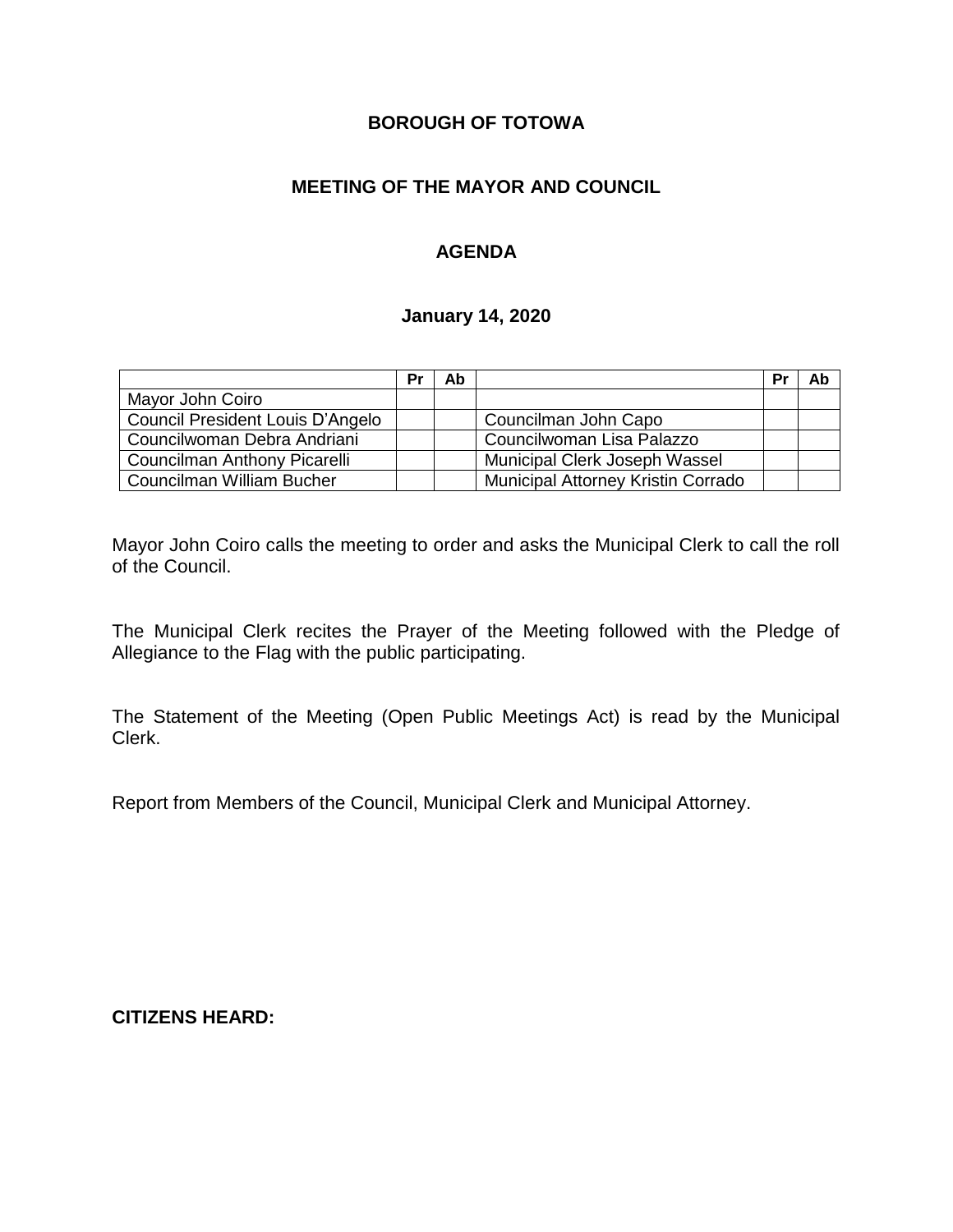Minutes of the Mayor and Council for the meeting of December 10, 2019.

Minutes of the Mayor and Council for the Reorganization Meeting of January 1, 2020.

# **COMMITTEE ON FINANCE: PICARELLI, D'ANGELO, CAPO.**

Resolution No. 2020-02 for the payment of bills.

Resolution authorizing the Tax Collector to waive and eliminate any credits or balances for any account under \$10.00 for the year 2019.

Resolution to memorialize the cancellation of Tax Sale Certificate Number 18-00003.

Resolution to effectuate the redemption of Tax Sale Certificate Number 18-00001 for 131 Hickory Hill Boulevard, Block 9.08, Lot 32.

Resolution to effectuate the redemption of Tax Sale Certificate Number 18-00004 for 90 Hobart Place, Block 50, Lot 4.

Payment of the 1<sup>st</sup> Quarter 2020 Budget Allotment to the Borough of Totowa Public Library in the amount of \$197,963.

Letter from the employees of the Municipal Complex requesting permission to switch the following holidays: Lincoln's Birthday, Wednesday, February 12<sup>th</sup> for the day after Thanksgiving, Friday, November 27, 2020.

# **COMMITTEE ON PUBLIC SAFETY: D'ANGELO, CAPO, BUCHER.**

No report.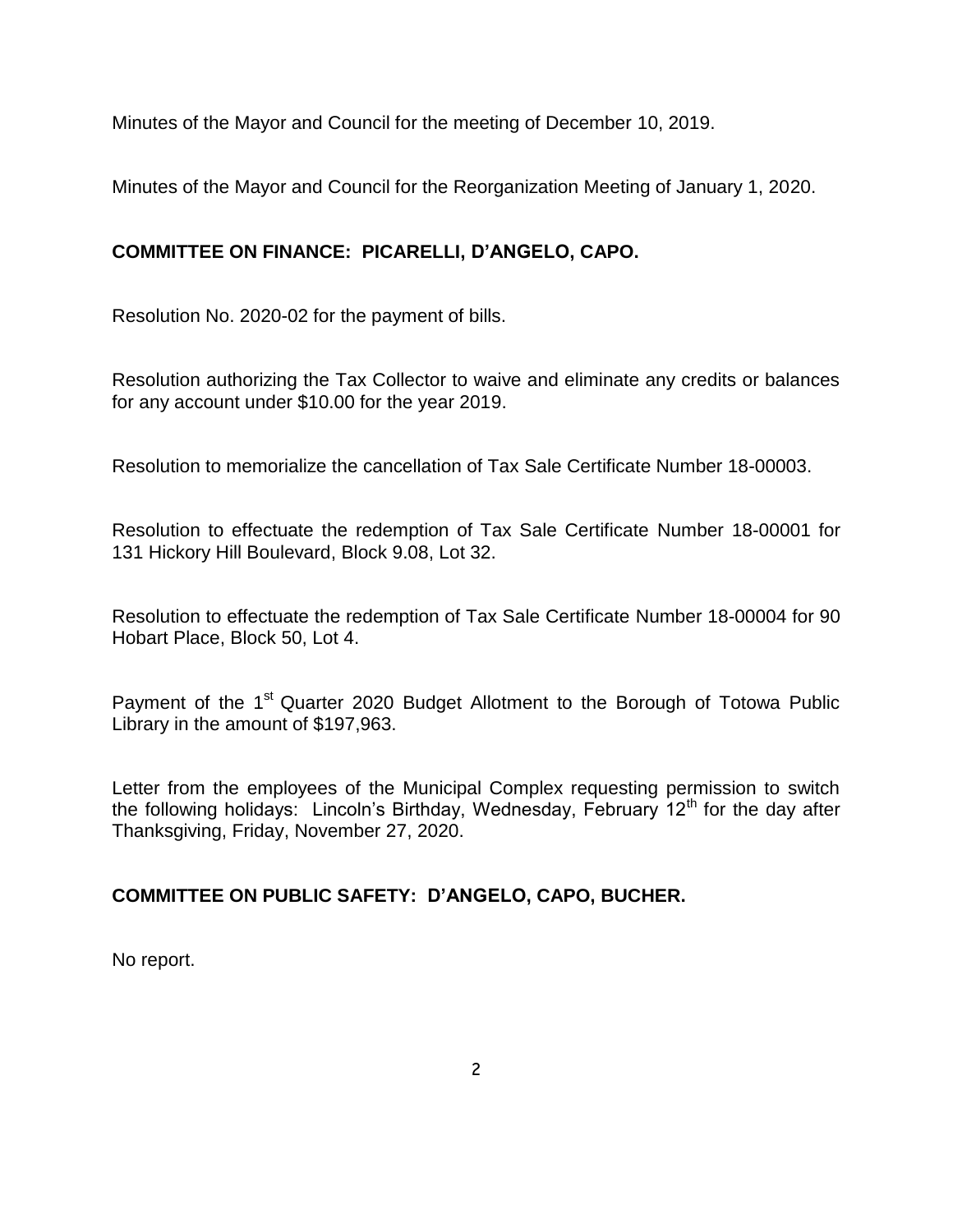#### **COMMITTEE ON PUBLIC WORKS: BUCHER, PALAZZO, PICARELLI.**

Change Order No. 2 for a net decrease of \$23,641.11 and Payment Estimate No. 4 (Final) in the amount of \$126,152.45 to John Garcia Construction Co., Inc. for the Furler Street Improvements.

Recommendation of the Committee to hire a DPW Laborer.

Letter from DPW Superintendent Jim Niland requesting permission to switch the following holidays: Lincoln's Birthday, Wednesday, February  $12<sup>th</sup>$  for the day after Thanksgiving, Friday, November 27<sup>th</sup> and Washington's Birthday, Monday, February 17<sup>th</sup> for Monday, July 6, 2020.

#### **COMMITTEE ON ENG. & PUB. PROPERTY: CAPO, ANDRIANI, D'ANGELO.**

Letter from the Passaic County Board of Freeholders advising that Totowa has been awarded a FY2019 Passaic County Community Development Block Grant in the amount of \$90,000 for Sanitary Sewer Lining on Boyle Avenue between Totowa Road and Franklin Place.

Resolution Authorizing The Demolition Of Dwelling At 320 Totowa Road.

Letter from the Totowa Public Library requesting permission to use the Municipal Parking Lot on Saturday, April 25, 2020 for their annual spring fundraiser.

#### **COMMITTEE ON LIAISON & INSPECTION: ANDRIANI, BUCHER, PALAZZO.**

No report.